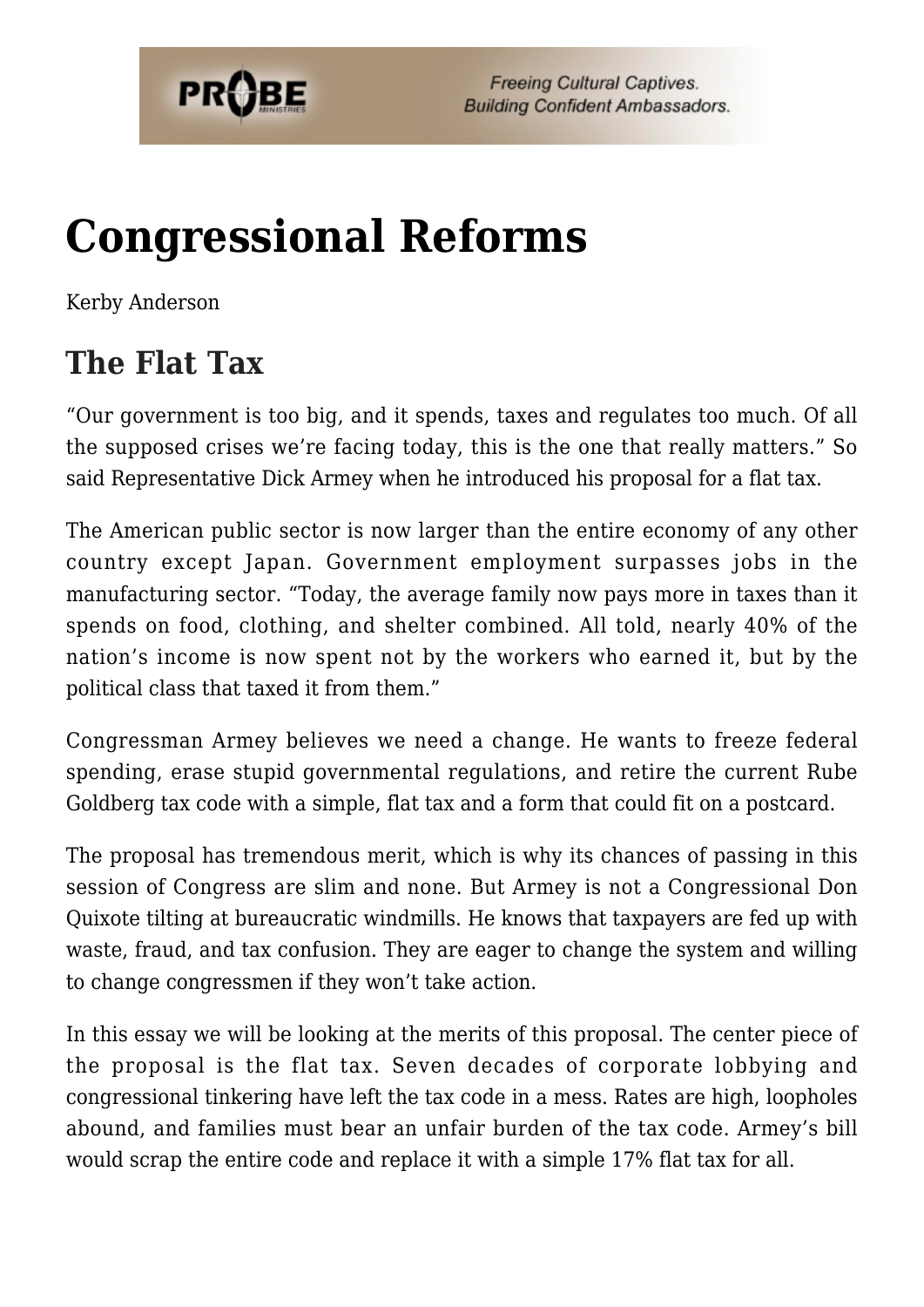

All personal income would be taxed once at the single, low rate of 17%. There would be no special tax breaks of any kind except the following: (1) a child deduction of \$5300 (twice what it is today), and  $(2)$  a personal allowance  $-$ \$13,100 for an individual, \$17,200 for a single head of a household, and \$26,200 for married couples.

Businesses would pay the same 17% as individuals. A corporation would subtract expenses from revenues and pay the same, flat tax. The benefits should be obvious. Americans spend approximately 6 billion person-hours figuring their taxes each year. This lost time costs the economy \$600 billion annually, and people spend another \$200 billion in time and energy looking for legal ways to avoid taxation. Lawyers, accountants, and all taxpayers will be freed up to focus their time and energy on more productive aspects of the economy.

Economic growth will be another benefit of the plan. Armey's bill not only lowers tax rates but eliminates double taxation of savings, thus creating a new incentive for investment. No more capital-gains tax, no estate tax, no tax on dividends. This bill will substantially stimulate the economy and create new jobs.

Perhaps the greatest benefit will be tax fairness. We say that in our society everybody should be treated the same, but we have a tax code that does anything but do that. Under the current code, politicians and lobbyists determine which groups should pay more and which groups should pay less. Under the Armey bill everyone pays the same.

The bill does more than simplify the tax code. It has two other major features. First, it would address the issues of spending cuts and program sunsets. Armey's bill uses a variation of the old Gramm-Rudman law to freeze total federal spending for one year and then allow it to grow only at the rate of inflation after that.

This proposal will eliminate \$475 billion in currently projected spending increases. It will guarantee the government will become no larger in real terms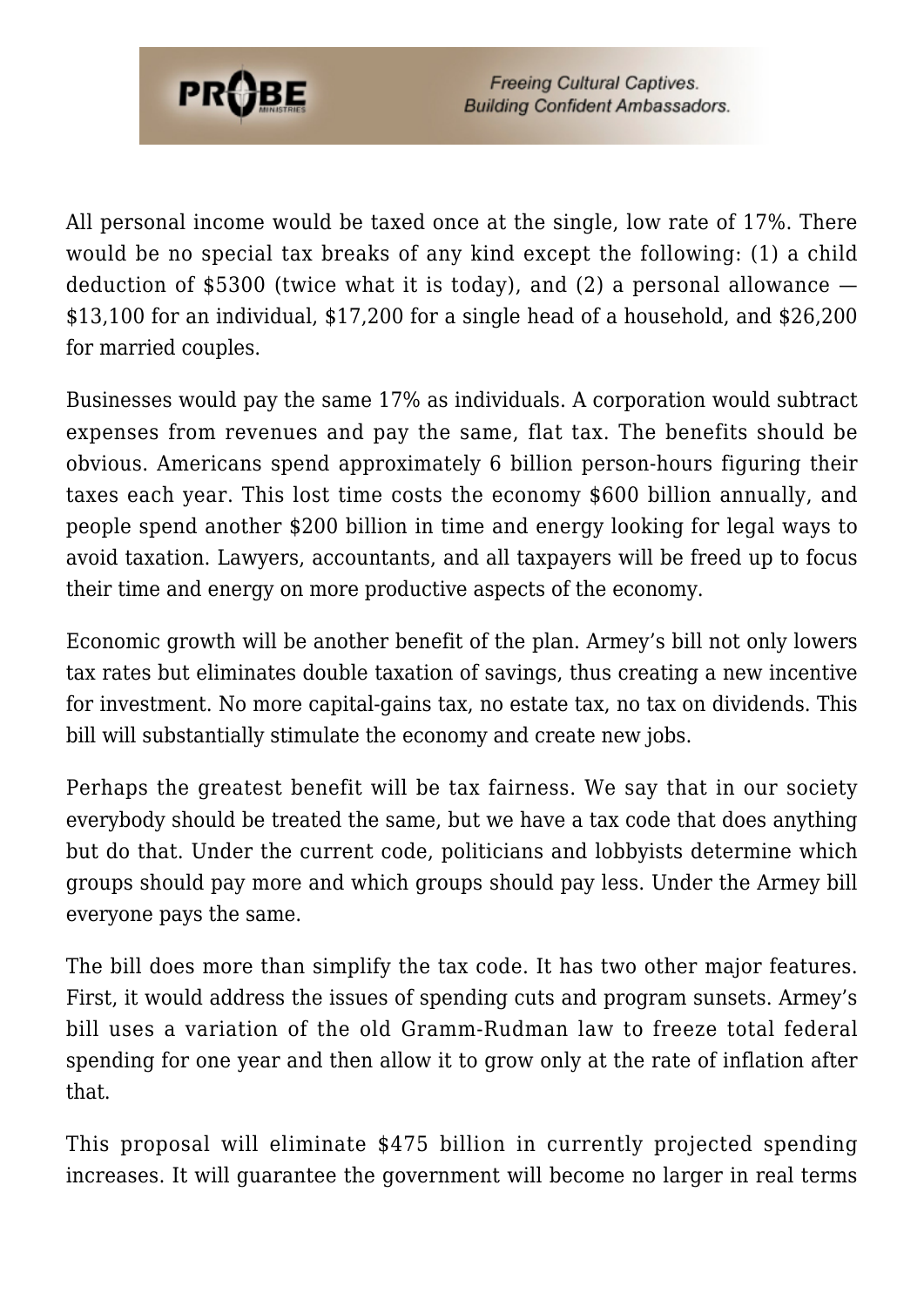

**Freeing Cultural Captives. Building Confident Ambassadors.** 

than it is today.

Armey would cut budgets the old-fashioned way: he makes bureaucrats earn them. If a department or agency doesn't perform, it won't continue to exist unless it can justify its existence. Can you imagine the hearings for various agricultural subsidies, pork barrel projects, or for the Strategic Helium Reserve?

Under this proposal new programs will be especially unwelcome. Currently Congress writes new spending bills authorizing "such sums as may be necessary." Armey's bill would require that "such sums" come from existing programs. Congress will no longer be allowed to write a blank check.

A second feature of Armey's bill is to end indiscriminate regulations. The enormous number of government regulations are effectively a hidden tax on business and individual taxpayers. Armey estimates these regulations cost Americans \$580 billion a year. Thus, these regulations are an even greater burden than the income tax itself.

Armey's bill would force the President to produce a regulatory budget. This would expose, for the first time, the hidden cost of regulations. Congress would then be required to do a cost-benefit analysis and risk assessment on any bill with new regulatory authority.

The bill would also address the erosion of property rights. Any time government regulators write a rule that reduces the value of a person's property, the government must compensate that person just as if the government confiscated the land to build a park or highway. No longer would environmental extremists be able to take a person's land by regulatory fiat.

Finally, the bill ends the deceptive device that has made Big Government possible: income-tax withholding. If taxpayers paid their taxes the same way they pay for their houses or cars, government would not have grown so big. Withholding taxes before the taxpayers see it allows government to grow ever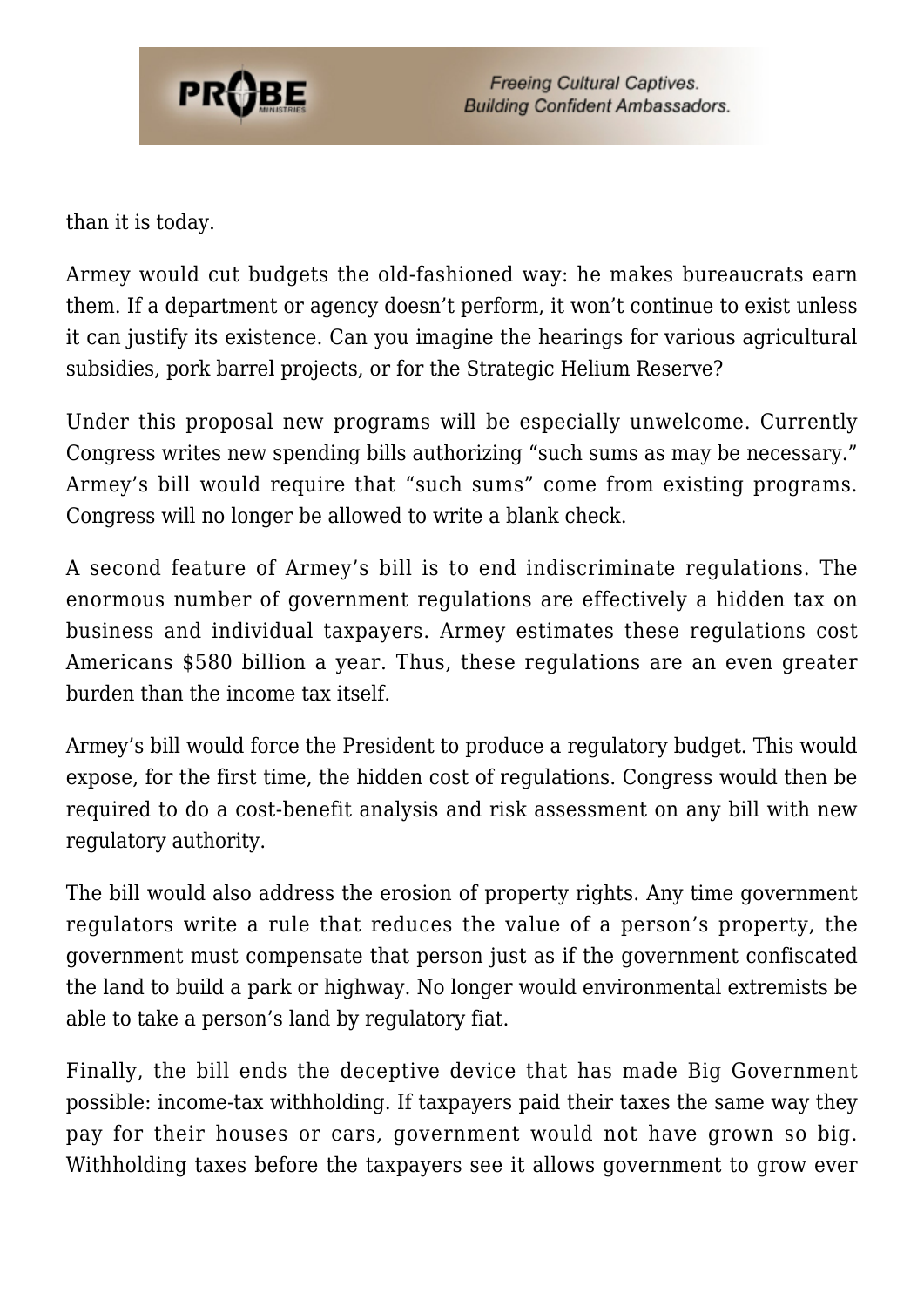

larger. This bill ends withholding and thereby puts one more check on the political class.

The flat tax has merit and is illustrative of the many Congressional reforms being put forward in this session of Congress.

### **Congressional Privilege**

Thomas Jefferson wrote that "the framers of our Constitution… took care to provide that the laws should bind equally on all and especially that those who make them shall not exempt themselves from their operation."

James Madison wrote in the *Federalist Papers* that Congress "can make no law which will not have its full operation on themselves and their friends, as well as on the great mass of the society. This has always been deemed one of the strongest bonds by which human policy can connect rulers and the people together."

Unfortunately, Congress has exempted itself from many of the laws you and I must obey. Recent votes in the House and the Senate have been an attempt to put Congress under some of these laws. Look at this short list of major pieces of legislation Congress has been able to exempt itself from in the past.

The Civil Rights Act of 1964 — Protects against discrimination based on race, color, sex, national origin, religious affiliation.

Americans with Disabilities Act — Protects against discrimination based on disability. Has subjected employers to burdensome architectural renovations and hiring.

Age Discrimination in Employment Act — Protects against age discrimination. Does not apply to House. Applies to Senate through internal rules.

Occupation Safety and Health Act — Sets minimum health and safety standards in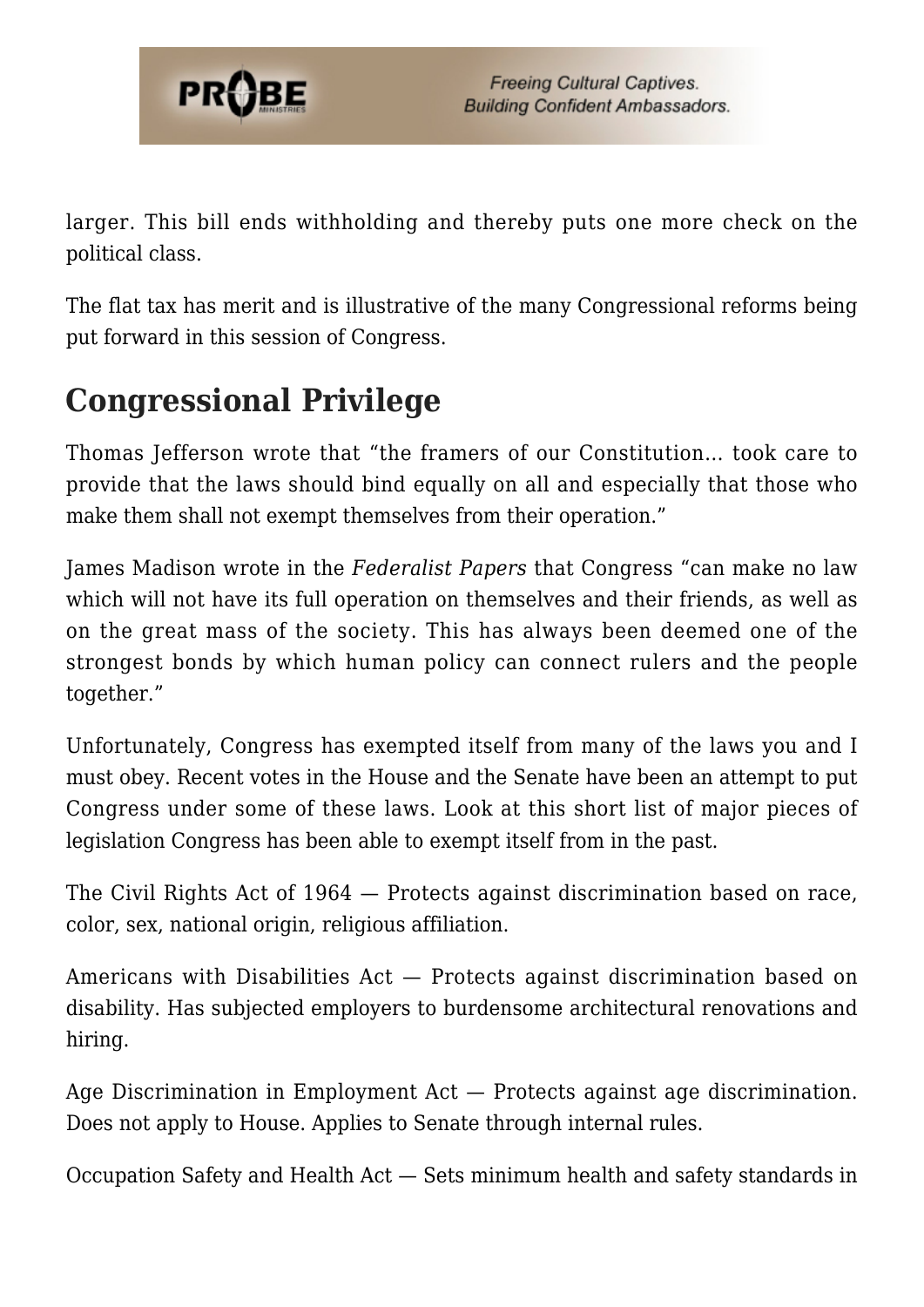

the workplace.

Fair Labor Standards Act — Requires employers to pay minimum wage, time and a half, and overtime. Amendments in 1989 covered House employees. Senate is exempt.

Rehabilitation Act of 1973 — Requires federal agencies to submit affirmative action plans for the disabled to the Equal Employment Opportunity Commission.

National Labor Relations Act — Proscribes unfair labor practices, gives workers right to form unions, requires employers to bargain. Congress is exempt.

Freedom of Information Act — Provides public access to government documents. Congress is exempt, although it does publish floor and committee proceedings.

Privacy Act — Protects individual employees at agencies subject to the act. Congress is exempt.

You might wonder how Congress can justify exempting itself from the laws the rest of us must obey. You might think there would be some Constitutional justification due to the separation of powers. Well, not exactly. Though the argument does have some merit, listen to the justification given the last session of Congress.

Senator Wendell Ford (D-KY) spoke against extending a smoking ban to Senate rooms lacking separate ventilation. He said, "This is going to affect each and every member of this chamber, and the administrative confusion that this will cause for members will be enormous. One day we will have an EPA administrator in our office …telling us our separate ventilation system for tobacco is insufficient. Then the next day the OSHA inspector is going to arrive and tell us we do not have sufficient ventilation for fumes coming from the new carpeting, or the paint or the varnish. Next thing you know, we will have HHS coming in and telling us we cannot eat at our desks."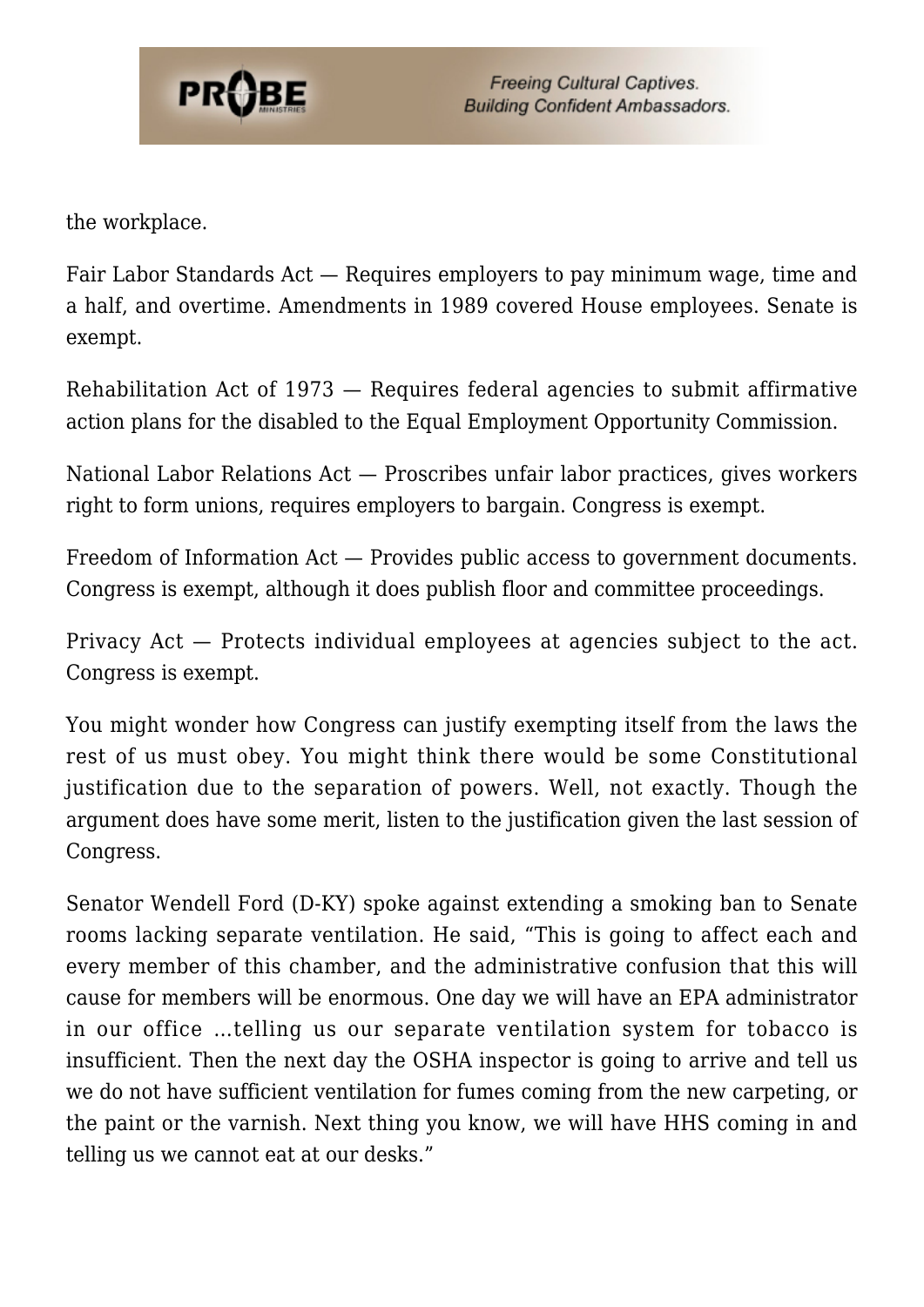

All I can say to Senator Ford is, "Yes, you will." You will be subjected to the same regulatory insanity most of us have had to live with for years! Perhaps the members of Congress will be more careful about the bills they pass in the future, when they have to live under the same laws we must obey. No one should be above the law, not even members of Congress.

## **Capital**

Last November, the Republicans won a battle for Capitol Hill. Now they are waging another battle for America's financial capital. Nearly every day, Capitol Hill is abuzz with discussion of cuts in the capital gains tax, a middle class tax cut, and even a whole new tax code. We are going to look at a number of these proposals.

The first proposal is a cut in the capital gains tax. Proponents say that the economy will be strengthened by cutting the capital gain tax and indexing capital gains to inflation. Instead of the current tax rates ranging from 15% to 28%, the rates would be cut to rates ranging from 7.5% to 19.8%.

Opponents of a capital gains tax cut say it would merely be a "tax break for the rich." But statistics show that the middle class would be the primary beneficiary.

President Clinton recently defined the middle class as those making less than \$75,000 (his middle class tax cut is intended for those making less than \$75,000). Even using this \$75,000 cutoff point, we find that 74% of the people who earn capital gains come from the middle class or below. Since 26% of people making capital gains have incomes above that cutoff point, reducing the capital gains tax is  $*$ not $*$  "giving a tax break to the rich."

The benefit to the economy would be substantial. By lowering tax rates on capital, capital becomes more plentiful. Making capital more plentiful will make labor more scarce relative to capital and bid up the price of labor, resulting in more jobs and higher wages.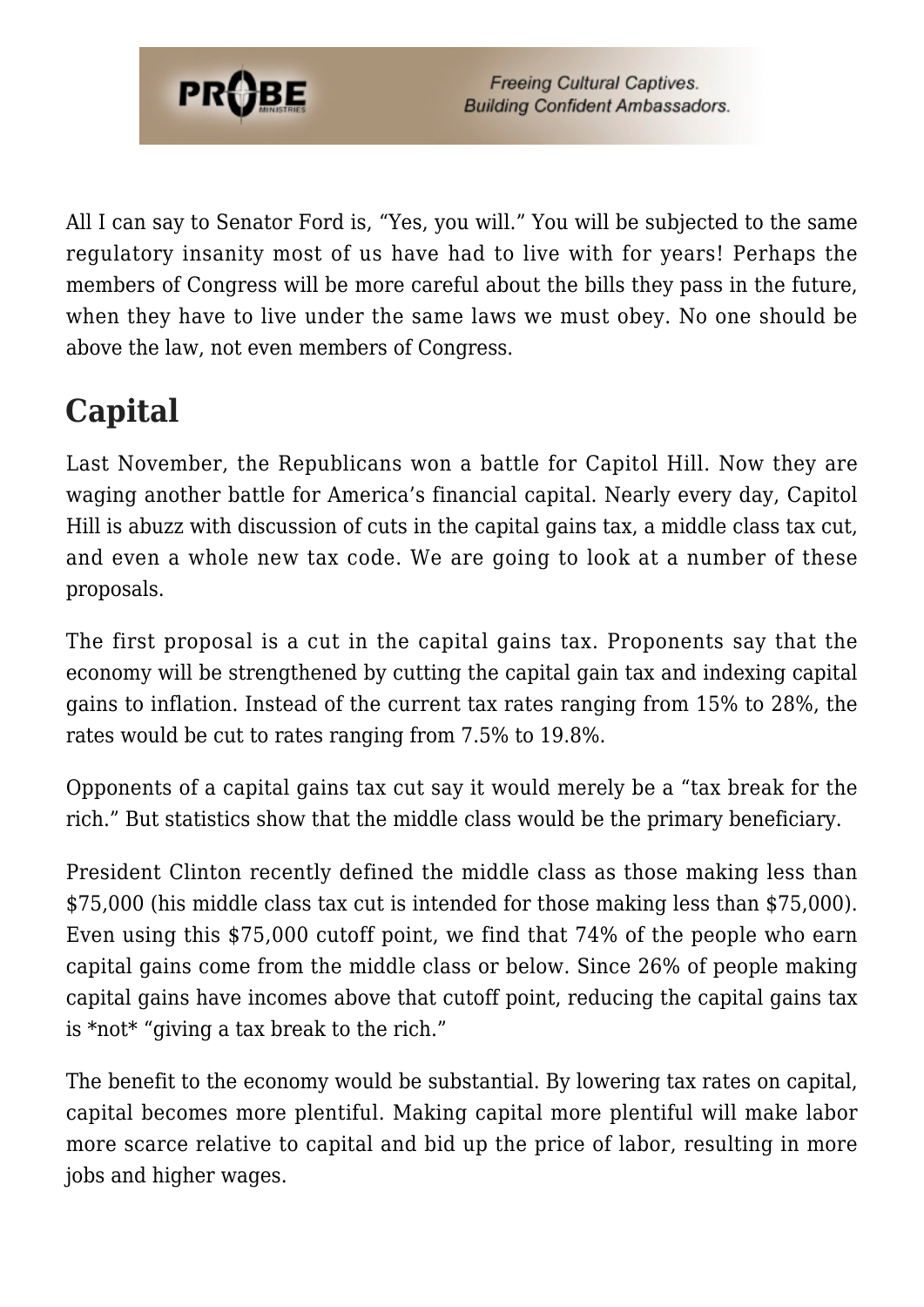

Another way to look at this is to recognize that more capital per worker makes workers more productive (better and more efficient equipment) making businesses willing to pay more for labor.

Another way to strengthen the economy is to replace the current tax system with a flat tax as we discussed earlier. The income tax would be 20% in the first two years and 17% thereafter.

Individuals would deduct \$13,100, and married couples would deduct \$26,200. Each dependent would add \$5300 to the tax-exempt portion of the family. In other words, a family of four would not pay any taxes on the first \$36,800 of family income!

If a flat tax is passed, there would be no tax on income from capital gains, interest, dividends, or estates. The current tax code actually discourages capital formation by taxing future financial gains. This plan would promote capital formation by eliminating tax on such investments.

Essentially people can spend their money as they earn it or defer gratification until the future. Currently, if they spend their money immediately, they do not increase their income-tax bills. But, if they invest their money and plan to consume it in the future, they risk paying income taxes on their interest, dividends, or capital gains.

This tax plan would allow businesses to pay the same flat rate on the difference between their gross revenues and their business deductions. It would also change the method of depreciation. Currently businesses must now depreciate their capital expenditures over the life of the equipment they buy. Armey's plan would allow them to fully expense those costs the year they incur.

In essence, the proposals are simple: if you want more of something, reduce the tax on it. If you want more capital, then reduce (or eliminate) the current taxes on capital. In the end, people and the economy will benefit.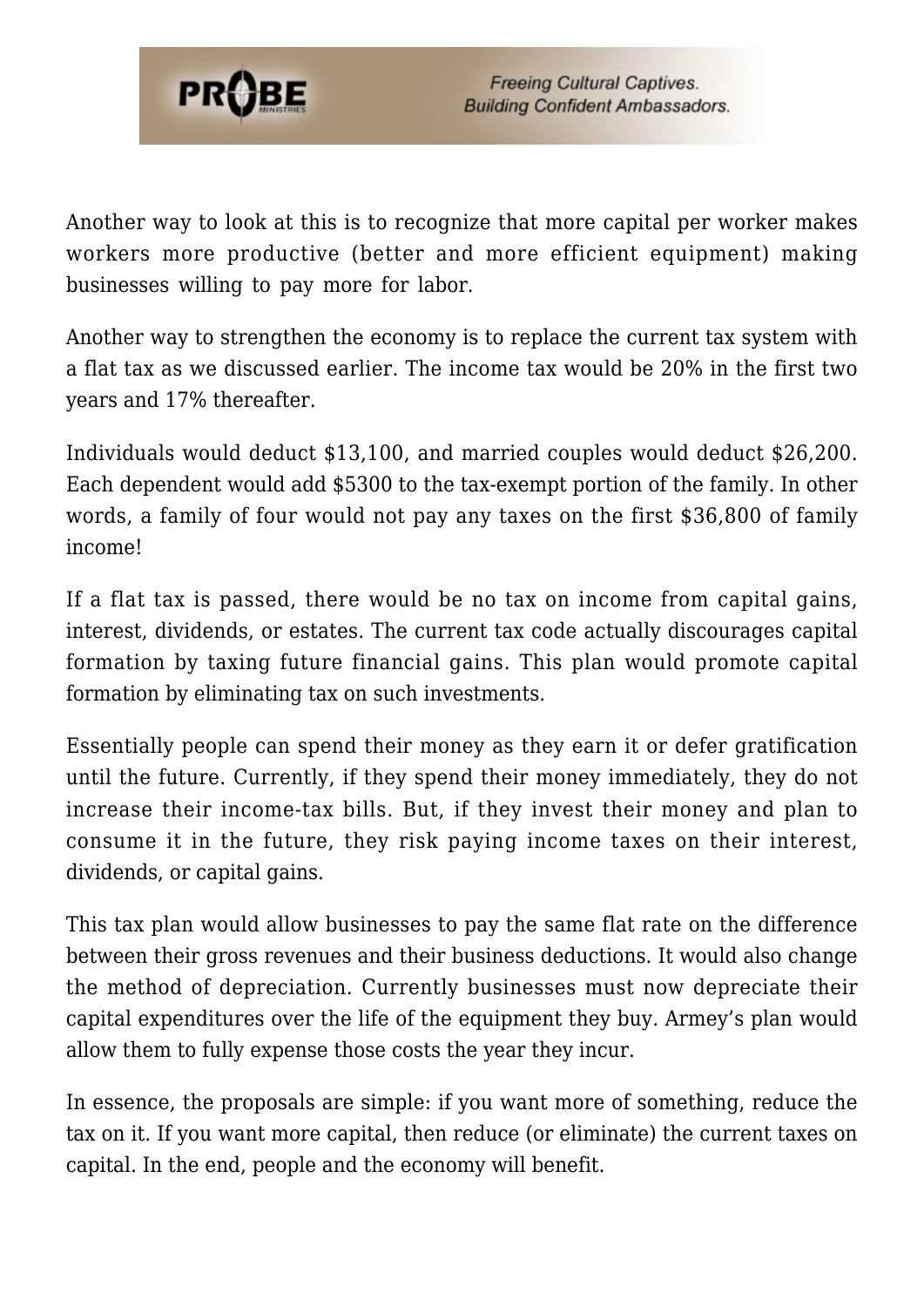

**Freeing Cultural Captives. Building Confident Ambassadors.** 

#### **Welfare Reform**

Senator Daniel Patrick Moynihan (D-NY) has boldly stated, "We have no health care crisis in this country. We do have a *welfare* crisis." The social statistics bear out his conclusion. Since 1960 the welfare rolls have increased by 460 percent. Since 1965 Americans have spent more than \$5 trillion on welfare. Currently more than 14 million individuals (including 1 in 7 children) are on welfare.

The current welfare system rewards dependency and punishes initiative. In Maryland, a single parent with two children would need to earn a minimum of \$7.50 an hour to earn the same amount as provided by welfare grants and benefits. No wonder so many welfare mothers therefore conclude that staying on welfare is better than getting off.

Various welfare proposals submitted to Congress attempt to modify the welfare system by addressing the following issues:

The first is child support. Many fathers are not providing child support, and these bills would tighten the loopholes and make these dads pay up. Currently unwed fathers are not named on birth certificates. The omission frequently foils attempts to collect child support. But if dad pays, then mom's check does not have to be so large. The proposed bills would require the mother to identify the father in order to receive a welfare check. States can threaten deadbeat dads with garnishing wages and suspending professional and driver's licenses.

Second is the marriage penalty. If a pregnant teen get married or lives with the father of her child, she is frequently ineligible for welfare. Congressional proposals would encourage states to abolish the "marriage penalty" and make it easier to married couples to get welfare.

A third proposal is a family cap. Welfare mothers in some states can increase the size of their welfare checks by having more children. Congressional bills being considered would allow states to cap payments. If a welfare mother has another